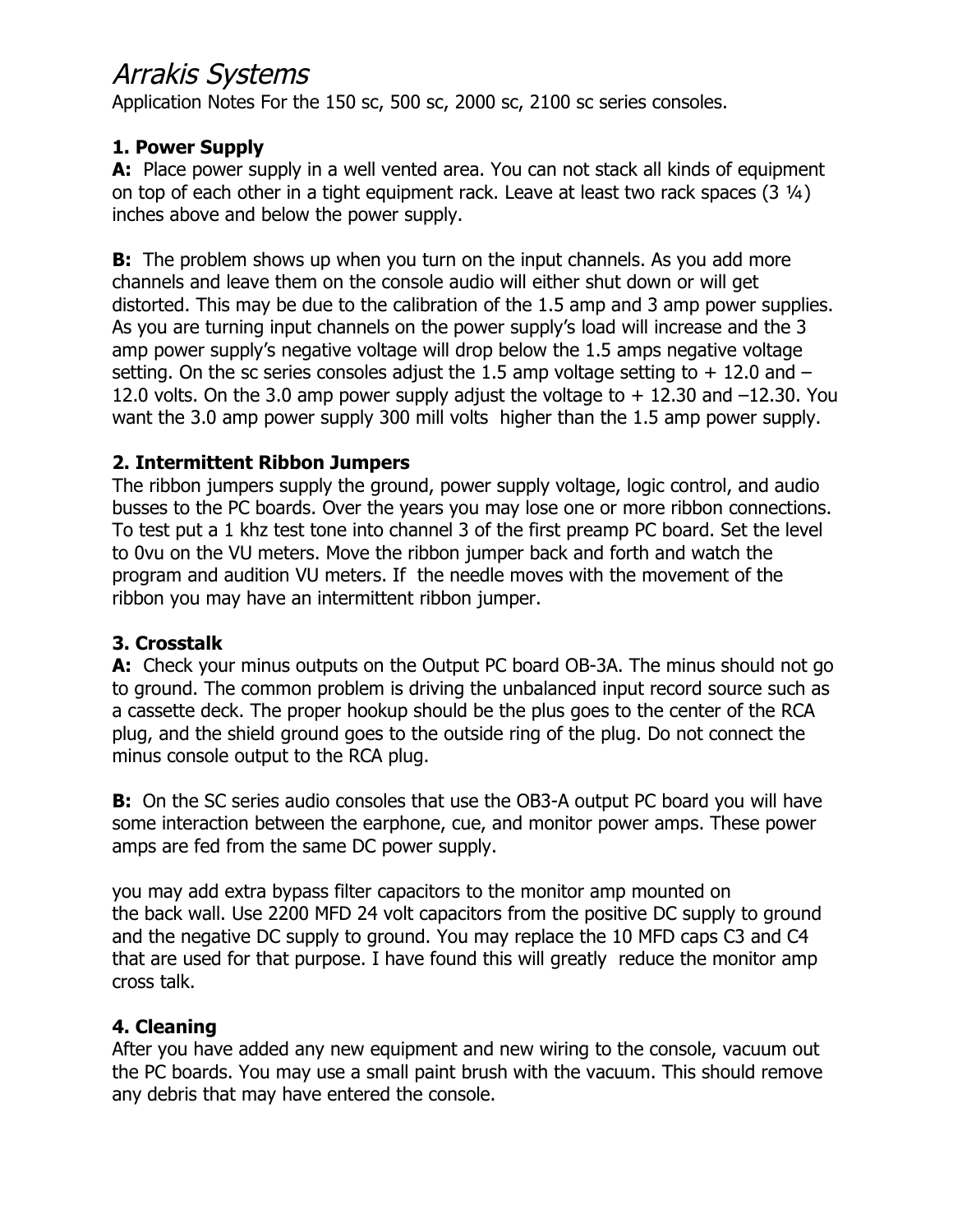# **5. Oscillations**

When installing your phone hybrid to the utility right mix minus output, install two 300 ohm resistors in series with the plus and minus outputs to the phone hybrid input. This will prevent any oscillations that may occur.

## **6. RF Noise**

**A:** RF problems are tricky and each installation is unique to it's own situation however, there are installation techniques that have proven to be very successful. The studio needs a good station ground. This is very important in the high RF environments with AM & FM transmitters. This ground should be a minimum of a 2 inch wide copper strap. In some studios with very high RF use 4 to 6 inch copper strap. This strap should go to each studio to form a star ground. Take the end of the ground strap and attach it to your copper ground stake separate from the RF ground system. Over the years my experience has shown me by separating the studio ground from the transmitter ground I have greatly reduced RF noise in the studio wiring. The copper strap should connect directly to the console chassis. You may use short jumpers from the copper strap to your other equipment to ground them. Try to keep these jumpers as short as possible as not to act as an antenna.

**B:** On the OB3-A output PC board install 47pf capacitors in the VU meter driver section. Place the 47pf capacitors in parallel with the 500k trim pots for audition left, audition right, program left and program right.

## **7. Console Calibration**

**A:** You will need a AC voltmeter and Tone generator to set up the console calibration. Set the tone generator frequency to 1khz, set the output level to +4db or 1.22 volts rms.

**B:** Mono the line input by connecting the left plus to the right plus, jumper the left minus to the right minus. Connect the tone generator output to this console input.

**C:** Set the fader to the in hand setting. On the slide fader count six lines from the top towards the bottom of the fader. With a rotary fader console set the fader at the 12 o'clock position.

**D:** Set the input trim pot located on the input PC board all the way counter clockwise. Refer to page 57 in the turbo sc manual. This is the unity gain setting for the console.

**E:** Connect the AC voltmeter to the console output PC board OB3-A. Start with the audition left, audition right, program left, program right, audition mono, program mono, utility right used for mix minus output. Set there trim pots for plus 4db or 1.22 volts RMS on the AC voltmeter.

**F:** After you have finished with output summing amp adjustments now set your VU meter levels. Adjust the VU meter trim pots located on the output PC board OB3-A.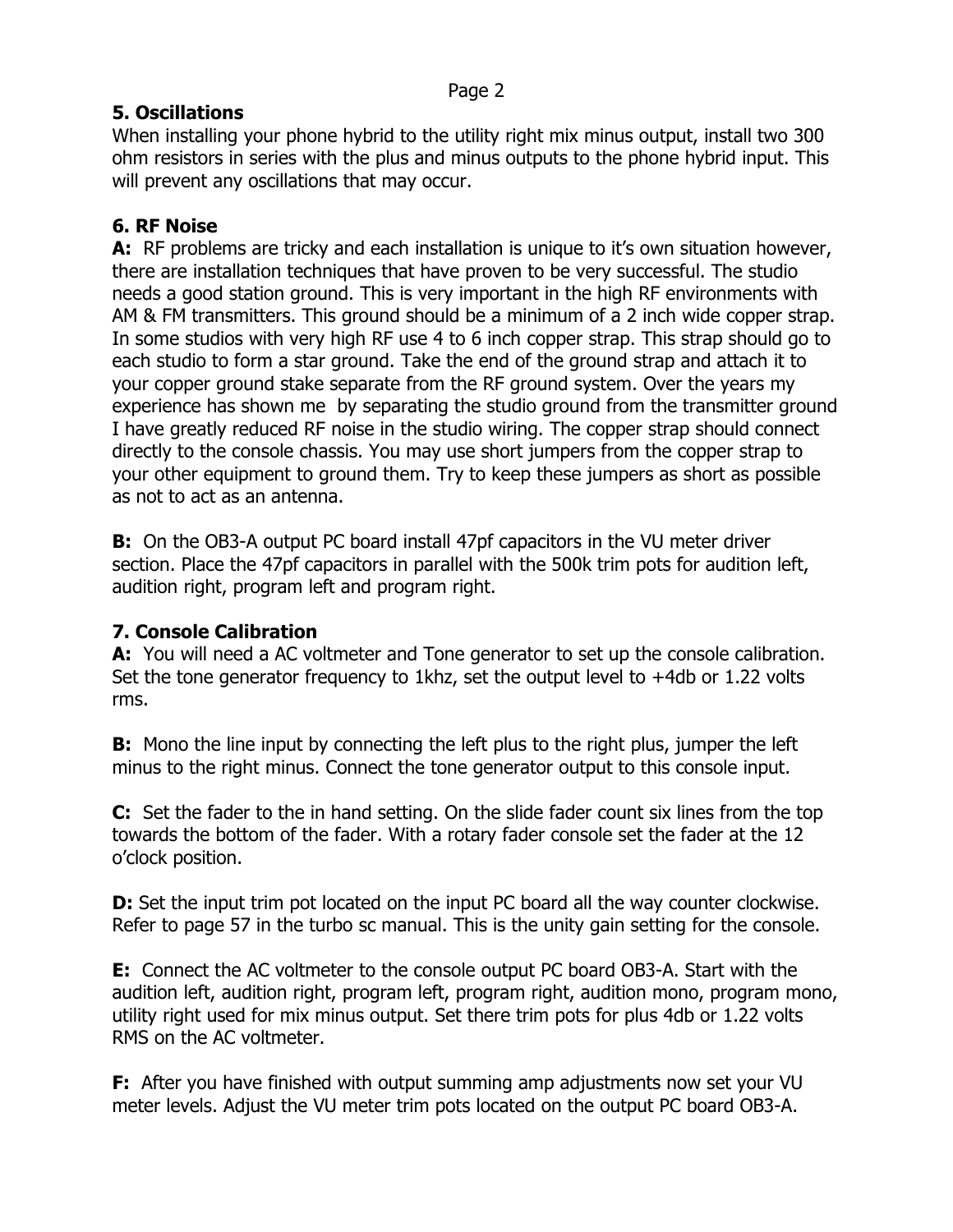Set the VU meter needle to 0 VU or 100% on each VU meter. You may refer to page 55 in the turbo sc manual.

**G:** Setting the Cue power amplifier output level. Turn the cue fader level on the top lid of the console all the way clockwise. Connect a 8 ohm load to the cue amplifier output. Connect the AC voltmeter to the cue amplifier output and adjust the cue input trim pots for plus12db output level. The cue input trim pots are located at the back right side of the OB3-A output PC board.

Console calibration is very important for a clean running studio. You want to minimize the crosstalk and noise, and give the maximum headroom the console is capable of producing.

#### **8. Unbalanced Inputs and Outputs**

**A:** You may connect unbalanced consumer audio sources to the audio consoles balanced inputs and outputs. When connecting the output of a CD player the center of the RCA plug should go to the plus input. The outside shield of the RCA plug should go to the minus and ground connection of the console input. You will have to increase the input signal level to the console input. Use the input trim pot on the consoles input PC board and adjust the level.

**B:** When connecting the record input to a cassette or minidisk connect the RCA center to the plus output on the consoles output PC board. Connect the outside shield of the RCA plug to the ground connection on the output PC board. DO NOT connect or use the minus console output to the RCA plug leave this connection open. Use only the plus and ground connections at the audio console output PC board.

With factory calibration the audio console output is at the +4db level. The VU meter will read 0vu or 100%. To feed the –10db level for the unbalanced consumer equipment use a 10k ohm pot. Place this 10k ohm pot in between the console audition output and the consumer equipment record input. The top connection of the pot will go to the audio consoles audition plus output. The wiper of the pot will go to the consumer record input to the center of the RCA plug. The bottom connection of the pot will go to the consoles ground connection. The record input shield of the RCA plug will connect to the consoles ground connection as well. Now you have an adjustable input level control for your consumer record device.

**C:** When using unbalance consumer equipment be careful of your grounding as not to create any ground loops. RF interference and noise may cause problems when using unbalanced equipment as well. With FM RF interference use ferrite beads or chokes. Wrap the audio wire around and through the choke at the console inputs. Add additional chokes along the wire length if interference is severe.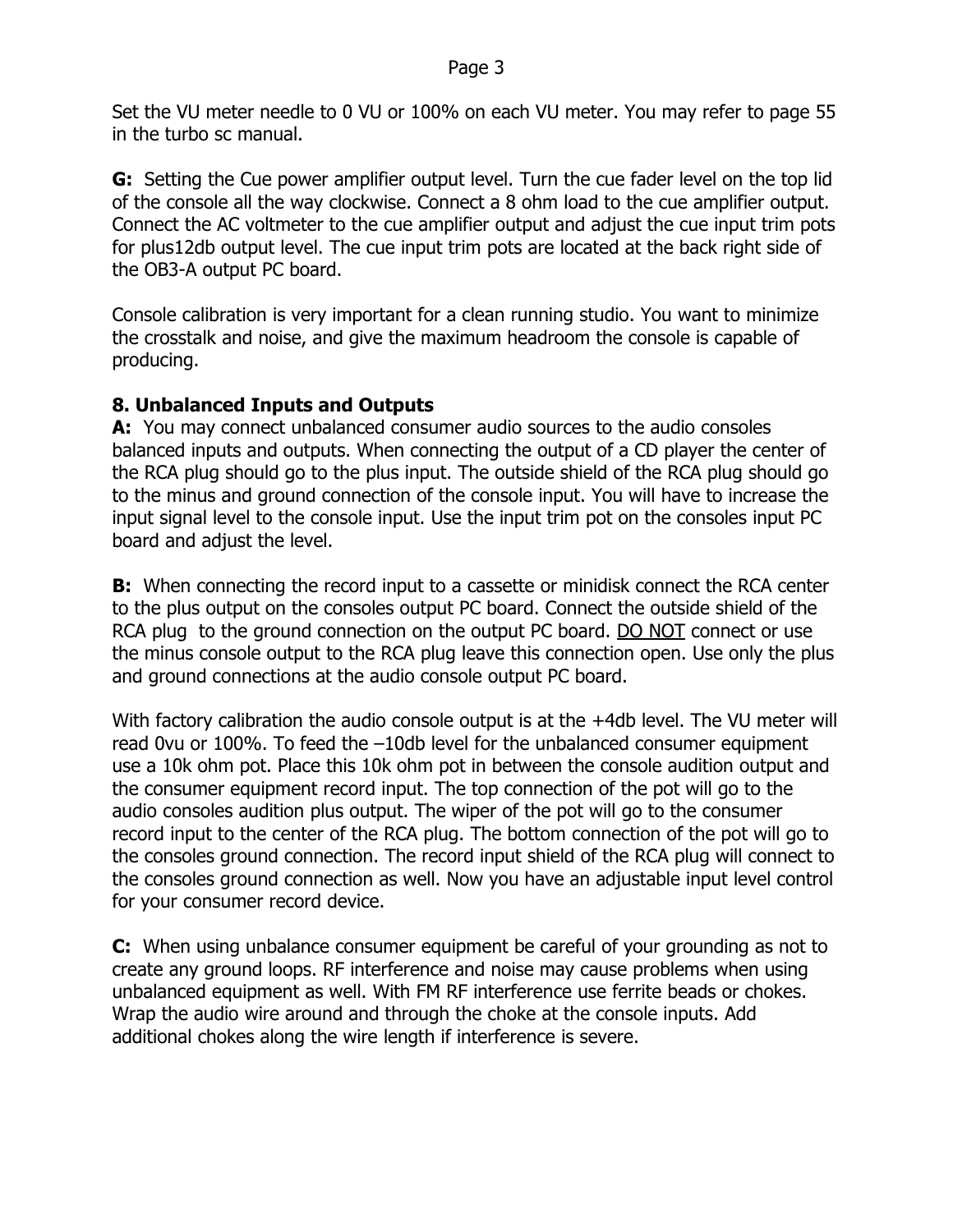#### **9. ITT Shadow Switch Maintenance**

You may find that removing the ITT shadow switches from the PC board may be quite difficult. Trying to remove the switches with out the proper desoldering equipment will usually damage the PC board traces and prove to be very time consuming. For in field repair please try the following repair method below. You will save yourself time and aggravation.

This procedure will be used on all of the ITT shadow switches used in the Arrakis series consoles. You may clean or replace your ITT switch parts. This is a preferred repair method, which prevents damage to the PC board. The switch has three main parts, the lens cap, the white insert, and the black switch housing. You will remove the white insert with the lens cap still attached. The square (orange color) lens cap is on the monitor switch, the square (green color) lens cap is on the buss select switch.

On the round yellow A/B switch cap, which is used on the input modules, there is a leg from the yellow color part that will hook through a hole in the switch frame. Gently squeeze the yellow clip and push it through the switch frame hole in the direction of the lens cap. You may also remove and or replace the lens caps from the white insert if it is necessary.

Now you may remove the white insert, which has the sliding, contacts on each side. To remove the white insert, which is located inside the black switch housing, find the top hold clamp, which is located at the top of the black switch housing. Look between the two rows of solder eyelets. Push in slightly the white insert with your finger then gently lift the top hold clamp and at the same time pull the white insert piece out of the black switch housing. Be careful not to bend the hold clamp up to far and brake it off or you will be replacing the black switch housing.

You may now either replace or clean your white insert piece. To replace remove the white insert from the new switch you just purchased. To clean, hold the white insert between your pointer finger and thumb. Clean the sliding contacts with a contact cleaner such as Techspray 1622-10S or a quality tuner wash such as Blue shower etc. Clean the inside of your black switch housing by using a cotton swab. Wash out any lose debris with the tuner wash. Do not use any type of lubricant inside the switch housing.

This ITT switch comes in 3 styles, momentary, latching, and interlocking. For the latching switch, remove the C clamp located at the top of the switch that is held down with a spring. Move the spring up and lift the C clamp out. For the interlocking style such as the A/B type, or multi select, push down the opposite switch and then remove the white insert as described above. You must push down all the way to remove the sliding interlocking tab. Once you go through this procedure you will find it takes less time to do and far better than trying to remove the switch from the PC board and damaging the PC traces.